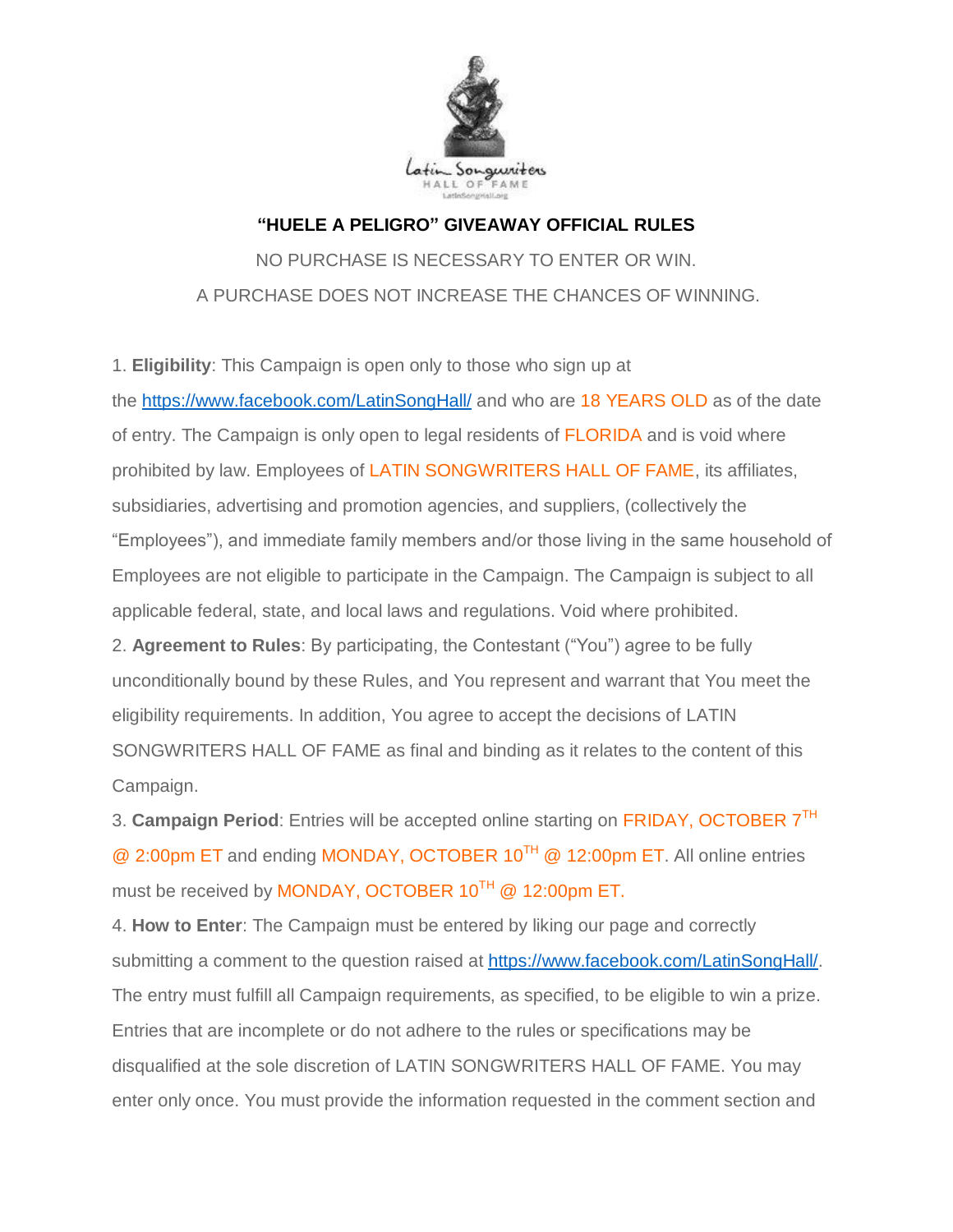

have previously "liked" the page. You may not enter more times than indicated by using multiple email addresses, identities, or devices in an attempt to circumvent the rules. If You use fraudulent methods or otherwise attempt to circumvent the rules, your submission may be removed from eligibility at the sole discretion of LATIN SONGWRITERS HALL OF FAME.

5. **Prizes**: The Winner(s) of the Campaign (the "Winner") will receive TWO (2) COURTESY PASSES TO LA MUSA AWARDS 2016. Actual/appraised value may differ at time of prize award. The specifics of the prize shall be solely determined by LATIN SONGWRITERS HALL OF FAME. No cash or other prize substitution shall be permitted except at LATIN SONGWRITERS HALL OF FAME discretion. The prize is nontransferable. Any and all prize-related expenses, including without limitation any and all federal, state, and/or local taxes, shall be the sole responsibility of Winner. No substitution of prize or transfer/assignment of prize to others or request for the cash equivalent by Winner is permitted. Acceptance of prize constitutes permission for LATIN SONGWRITERS HALL OF FAME to use Winner's name, likeness, and entry for purposes of advertising and trade without further compensation, unless prohibited by law.

6. **Odds**: The odds of winning depend solely on a first come, first serve basis until we reached a limit of TEN (10) COURTESY PASSES distributed.

7. **Winner Selection and Notification**: Winner will be selected by A RANDOM DRAWING under the supervision of LATIN SONGWRITERS HALL OF FAME. Winner will be notified by FACEBOOK MESSAGE, EMAIL OR TELEPHONE NUMBER (If listed) within three (3) days following selection of Winner. LATIN SONGWRITERS HALL OF FAME shall have no liability for Winner's failure to receive notices due to spam, junk e-mail or other security settings or for Winner's provision of incorrect or otherwise non-functioning contact information. If Winner cannot be contacted, is ineligible, fails to claim the prize within ONE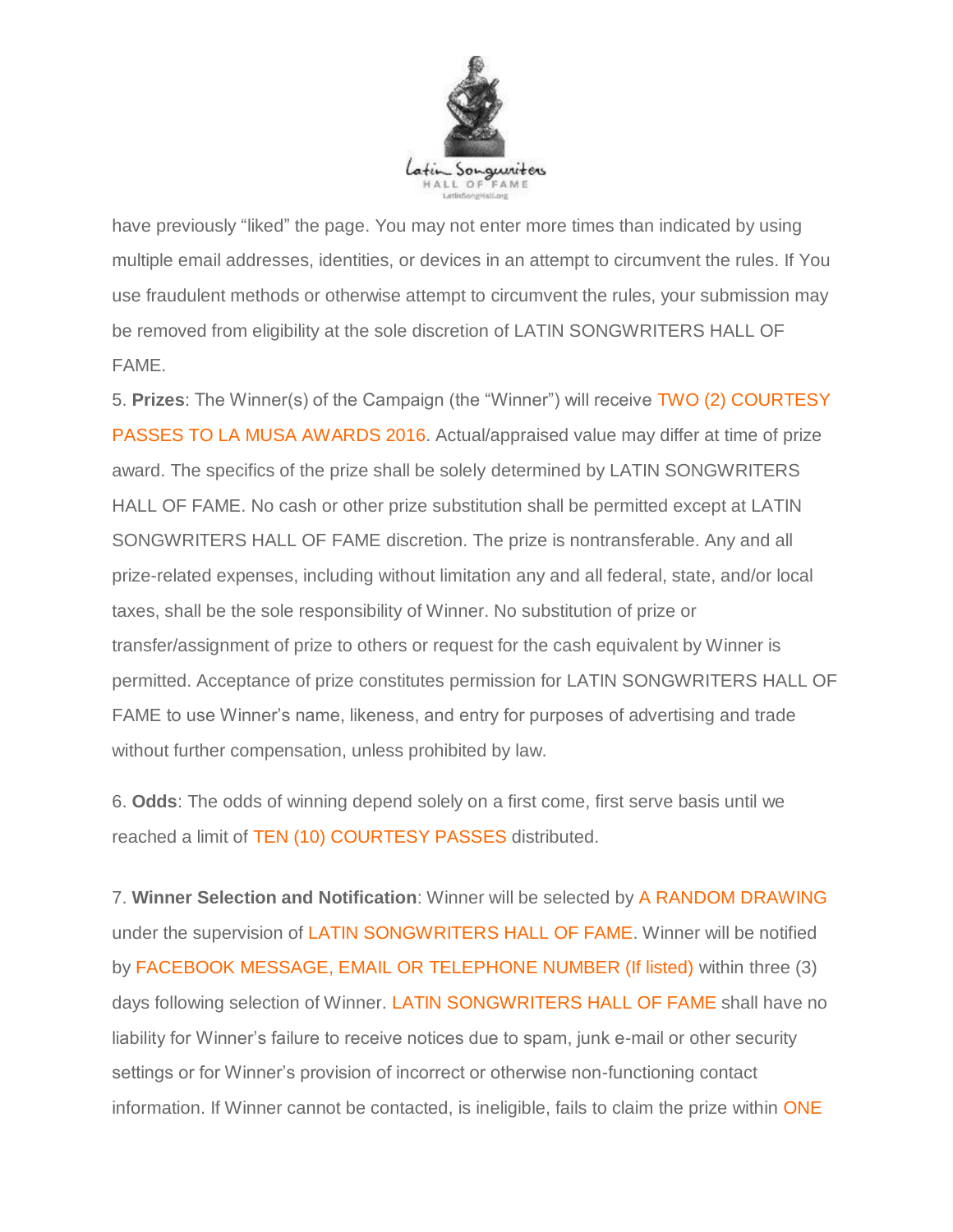

(1) DAY from the time award notification was sent, or fails to timely return a completed and executed declaration and release as required, the prize may be forfeited and an alternate Winner selected. Receipt by Winner of the prize offered in this Campaign is conditioned upon compliance with any and all federal, state, and local laws and regulations. ANY VIOLATION OF THESE OFFICIAL RULES BY WINNER (AT LATIN SONGWRITERS HALL OF FAME's SOLE DISCRETION) WILL RESULT IN WINNER'S DISQUALIFICATION AS WINNER OF THE CAMPAIGN, AND ALL PRIVILEGES AS WINNER WILL BE IMMEDIATELY TERMINATED.

8. **Rights Granted by You**: By entering this content (e.g., photo, video, text, etc.), You understand and agree that LATIN SONGWRITERS HALL OF FAME, anyone acting on behalf of LATIN SONGWRITERS HALL OF FAME, and LATIN SONGWRITERS HALL OF FAME's licensees, successors, and assigns, shall have the right, where permitted by law, to print, publish, broadcast, distribute, and use in any media now known or hereafter developed, in perpetuity and throughout the World, without limitation, your entry, name, portrait, picture, voice, likeness, image, statements about the Campaign, and biographical information for news, publicity, information, trade, advertising, public relations, and promotional purposes, without any further compensation, notice, review, or consent.

9. **Terms & Conditions**: LATIN SONGWRITERS HALL OF FAME reserves the right, in its sole discretion, to cancel, terminate, modify or suspend the Campaign should virus, bug, non-authorized human intervention, fraud, or other cause beyond LATIN SONGWRITERS HALL OF FAME control corrupt or affect the administration, security, fairness, or proper conduct of the Campaign. In such case, LATIN SONGWRITERS HALL OF FAME may select the Winner from all eligible entries received prior to and/or after (if appropriate) the action taken by LATIN SONGWRITERS HALL OF FAME. LATIN SONGWRITERS HALL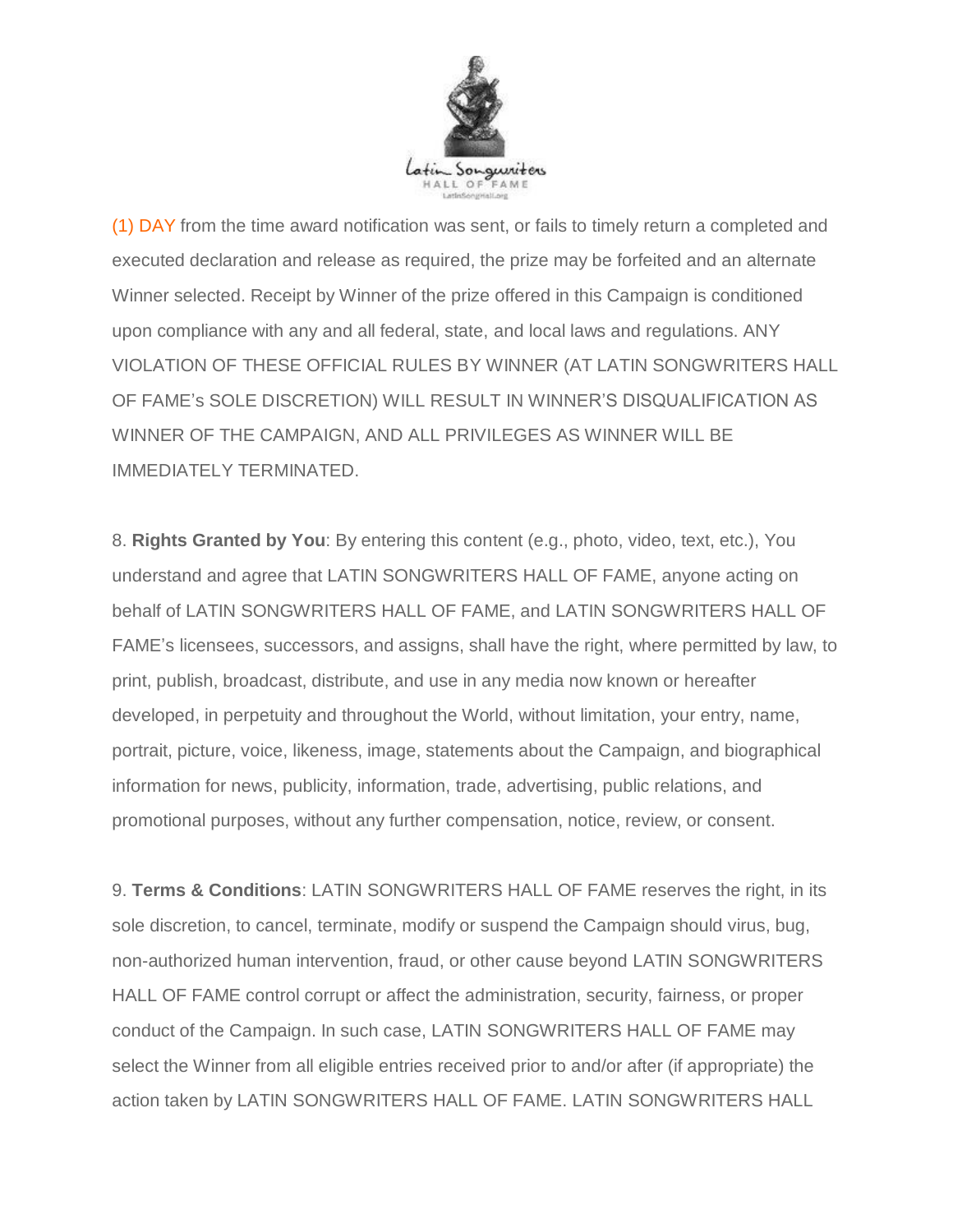

OF FAME reserves the right, in its sole discretion, to disqualify any individual who tampers or attempts to tamper with the entry process or the operation of the Campaign or website or violates these Terms & Conditions. LATIN SONGWRITERS HALL OF FAME has the right, in its sole discretion, to maintain the integrity of the Campaign, to void votes for any reason, including, but not limited to: multiple entries from the same user from different IP addresses; multiple entries from the same computer in excess of that allowed by Campaign rules; or the use of bots, macros, scripts, or other technical means for entering. Any attempt by an entrant to deliberately damage any website or undermine the legitimate operation of the Campaign may be a violation of criminal and civil laws. Should such attempt be made, LATIN SONGWRITERS HALL OF FAME reserves the right to seek damages to the fullest extent permitted by law.

10. **Limitation of Liability**: By entering, You agree to release and hold harmless LATIN SONGWRITERS HALL OF FAME, INC. and its subsidiaries, affiliates, advertising and promotion agencies, partners, representatives, agents, successors, assigns, employees, officers, and directors from any liability, illness, injury, death, loss, litigation, claim, or damage that may occur, directly or indirectly, whether caused by negligence or not, from: (i) such entrant's participation in the Campaign and/or his/her acceptance, possession, use, or misuse of any prize or any portion thereof; (ii) technical failures of any kind, including but not limited to the malfunction of any computer, cable, network, hardware, or software, or other mechanical equipment; (iii) the unavailability or inaccessibility of any transmissions, telephone, or Internet service; (iv) unauthorized human intervention in any part of the entry process or the Promotion; (v) electronic or human error in the administration of the Promotion or the processing of entries.

11. **Disputes**: THIS CAMPAIGN IS GOVERNED BY THE LAWS OF THE UNITED STATES OF AMERICA AND FLORIDA, WITHOUT RESPECT TO CONFLICT OF LAW DOCTRINES. As a condition of participating in this Campaign, participant agrees that any